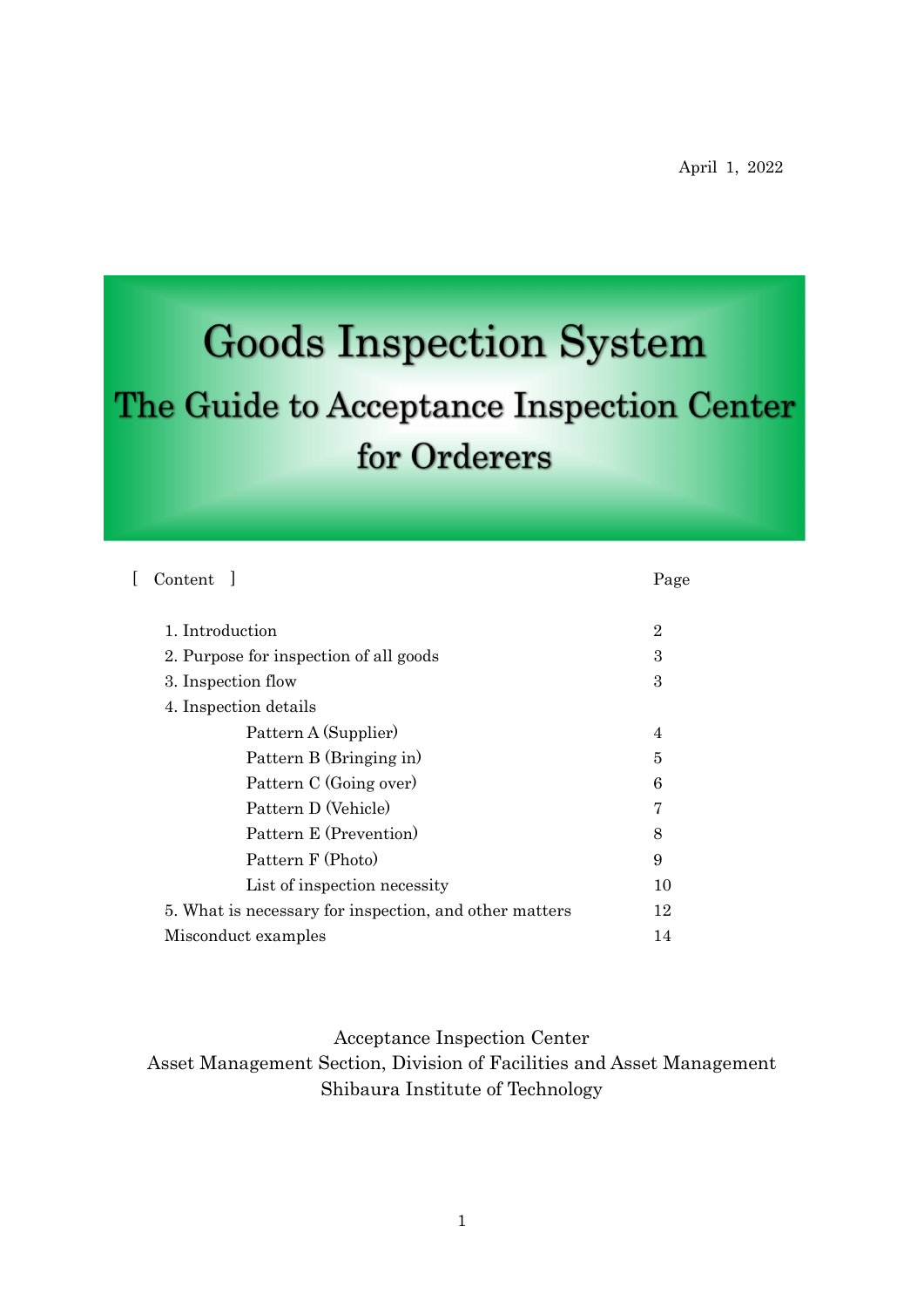#### 1. Introduction

For the purposes of using public and other research funds appropriately and preventing misconduct in research and education, Shibaura Institute of Technology opened the Acceptance Inspection Center in Toyosu, Omiya and Shibaura Campuses on April 1, 2015, with the center staff checking and inspecting goods delivered.

Regardless of the amount expended, the Acceptance Inspection Center inspects all goods that are procured using public research funds and division budgets. (Please see below for details.)

Researchers of other universities have been found to engage in intentional or negligent misuse, resulting in serious outcomes including not only penalties on them but also the suspension of research funds for their universities over the next several years. Please understand that the acceptance inspection system is intended to prevent those results from occurring and protect individual researchers.

The following is an outline of how inspection of all goods is conducted.

## Guidelines for management and auditing of public research funds at research institutes (implementation standards)

(Determined by the Minister of Education, Culture, Sports, Science and Technology on February 15, 2007, revised on February 18, 2014, revised on February 1, 2014)

After formulating the guidelines, in February 2014, based on the discussions at the "Meeting of Experts on Proper Management of Public Research Funds", revisions were made to add new content, and each institution established a management / audit system based on the guidelines. As a result of the progress, the number of fraudulent cases through traders has decreased significantly.

However, fraudulent cases related to rewards, salaries, travel expenses, etc. are on the rise, and research fund fraud still occurs in various forms. (Omitted)

This amendment strengthens fraud prevention measures with the three pillars of (1) strengthening governance, (2) awareness reform, and (3) strengthening fraud prevention system, based on the factors that still cause fraudulent research funds. In order to promote more effective efforts while considering the efforts of each institution, the description of the previous guidelines will be further concreted and clarified.

(Excerpt from the Ministry of Education, Culture, Sports, Science and Technology website)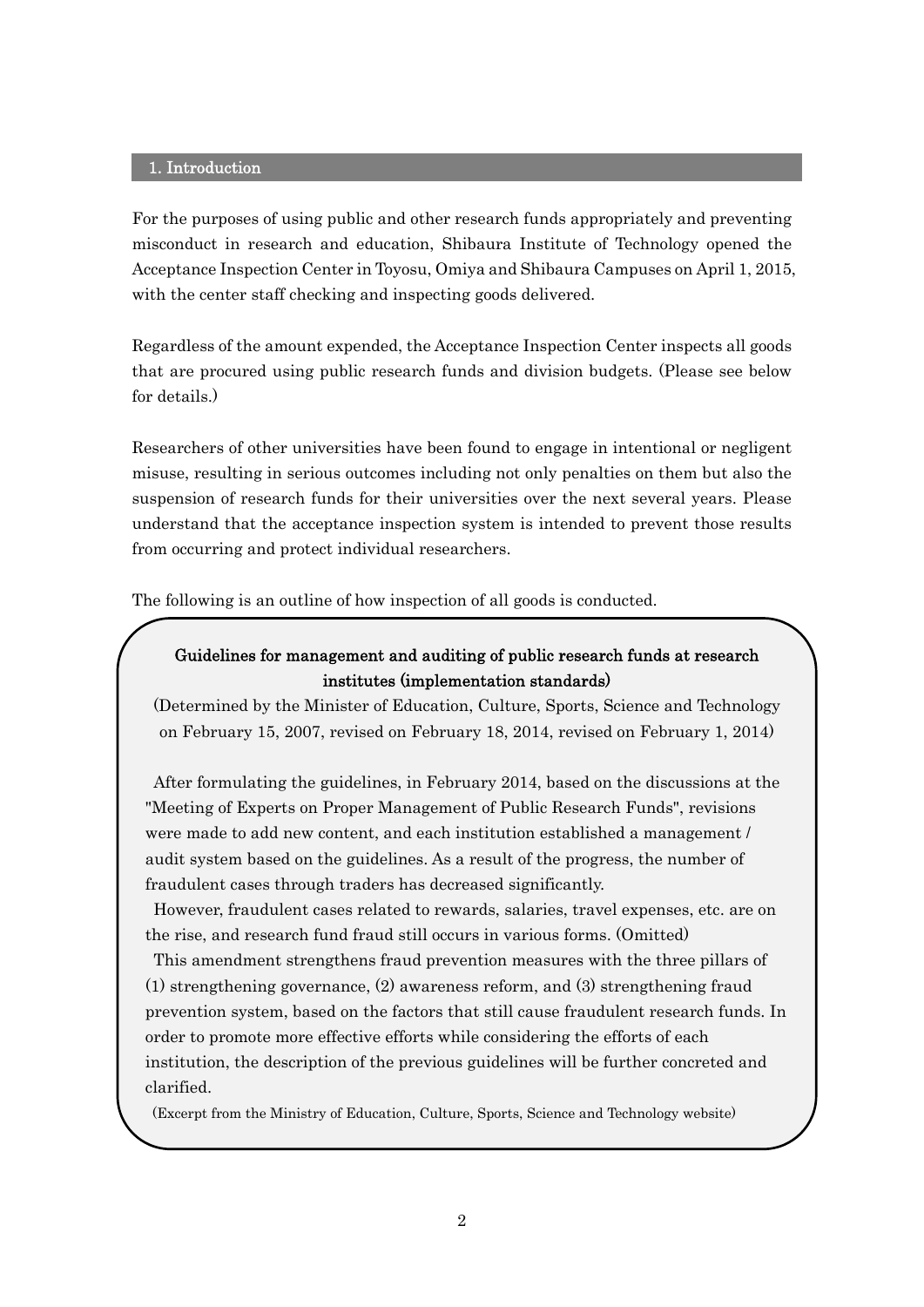#### 2. Purpose for inspection of all goods

The introduction of inspection of all goods intends to realize Section 4 "Appropriate management of research costs" of the Guidelines for Management and Auditing of Public Research Costs in Research Institutions (February 2021) and thus prevent misconduct such as fictitious ordering.

#### 3. Inspection flow

#### (1) Budgets (financial sources) to be inspected

Competitive research funds (scientific research costs, government competitive funds, etc.), education and research budgets for departments, Special funds for education and research budgets, Encouragement of research budgets, and Commissioned research budgets.

\* Administrative budgets not included. However, budgets regarded as competitive research funds that require inspection shall be included.

#### (2) Target of inspection

All goods that fall under (1) above, including consumable supplies less than 200 thousand yen ("Everything to be inspected").

#### (3) Inspection method

Goods are inspected at the Acceptance Inspection Center in Toyosu, Omiya and Shibaura Campuses. In principle, all goods to be inspected need to be brought to the Center and undergo inspection by the Center staff (with a few exceptions). You cannot get paid for goods that have not undergone acceptance inspection.

| Acceptance Inspection Center at Toyosu Campus                                 |  |  |  |  |
|-------------------------------------------------------------------------------|--|--|--|--|
| 3-7-5 Toyosu, Koto-ku, Tokyo 135-8548                                         |  |  |  |  |
| Classroom & Administration Building 1F (Side of entrance near Control Center) |  |  |  |  |
| <b>Acceptance Inspection Center at Omiya Campus</b>                           |  |  |  |  |
| 307 Fukasaku, Minuma-ku, Saitama-shi, Saitama 337-8570                        |  |  |  |  |
| Building No.5, 1F (Side of entrance near Academic Affairs Section)            |  |  |  |  |
| <b>Acceptance Inspection Center at Shibaura Campus</b>                        |  |  |  |  |
| 3-9-4 Shibaura, Minato-ku, Tokyo 108-8548                                     |  |  |  |  |
| 7F (The same room with Academic & Student Affairs Section)                    |  |  |  |  |
|                                                                               |  |  |  |  |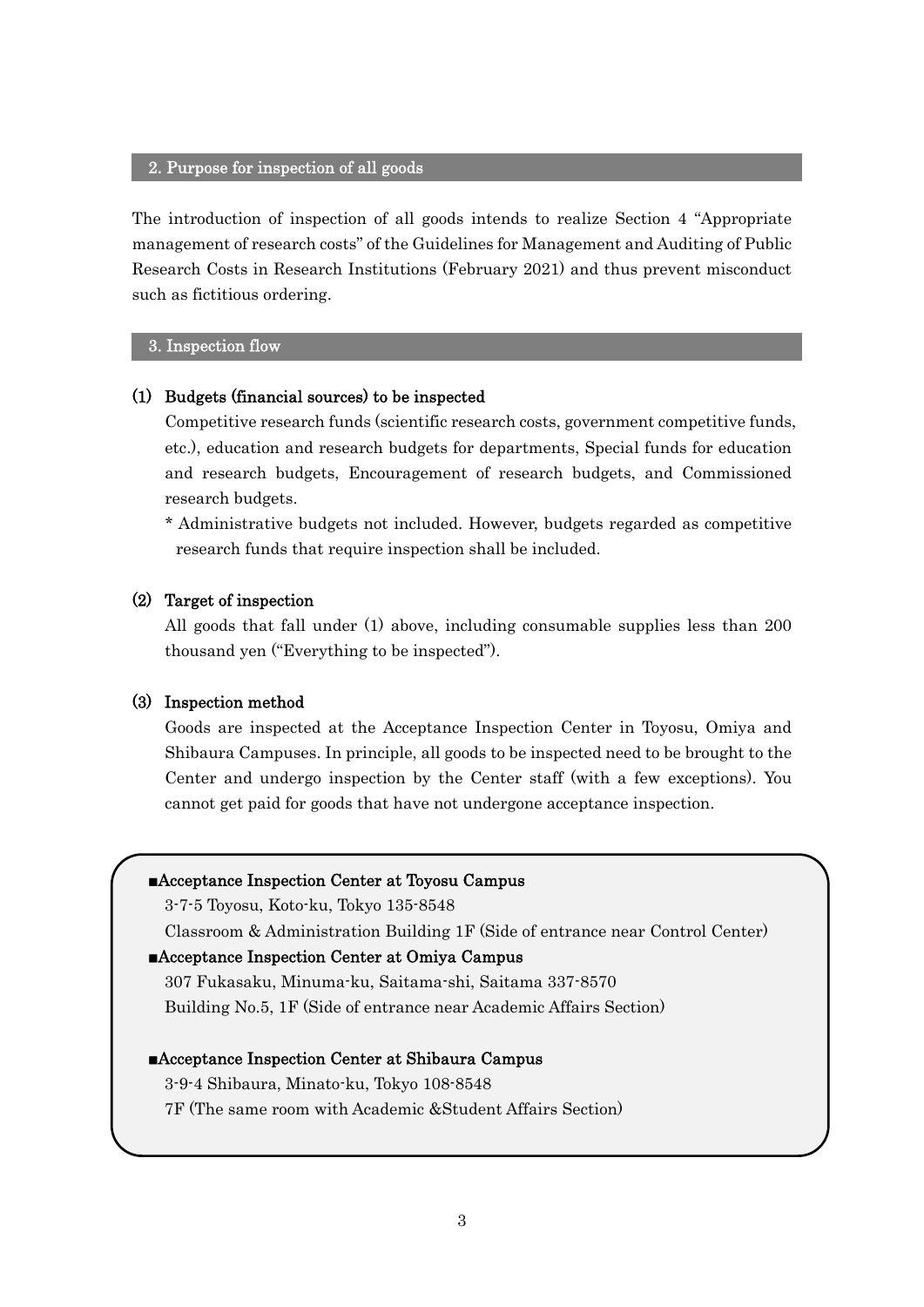#### 4. Inspection details

Goods and supplies procured using the budgets specified in 3(1) must undergo inspection according to the following patterns.



#### [Inspection method]

Before delivery, the supplier brings the item to the Acceptance Inspection Center to undergo inspection. After inspection, the supplier delivers it to the orderer.

## [Note]

Items less than 200 thousand yen continue to be ordered directly by researchers, who have to direct the supplier to stop by at the Acceptance Inspection Center before delivery. If the supplier bypasses the Center and directly delivers an item to the orderer, the orderer is required to bring it to the Center to undergo inspection.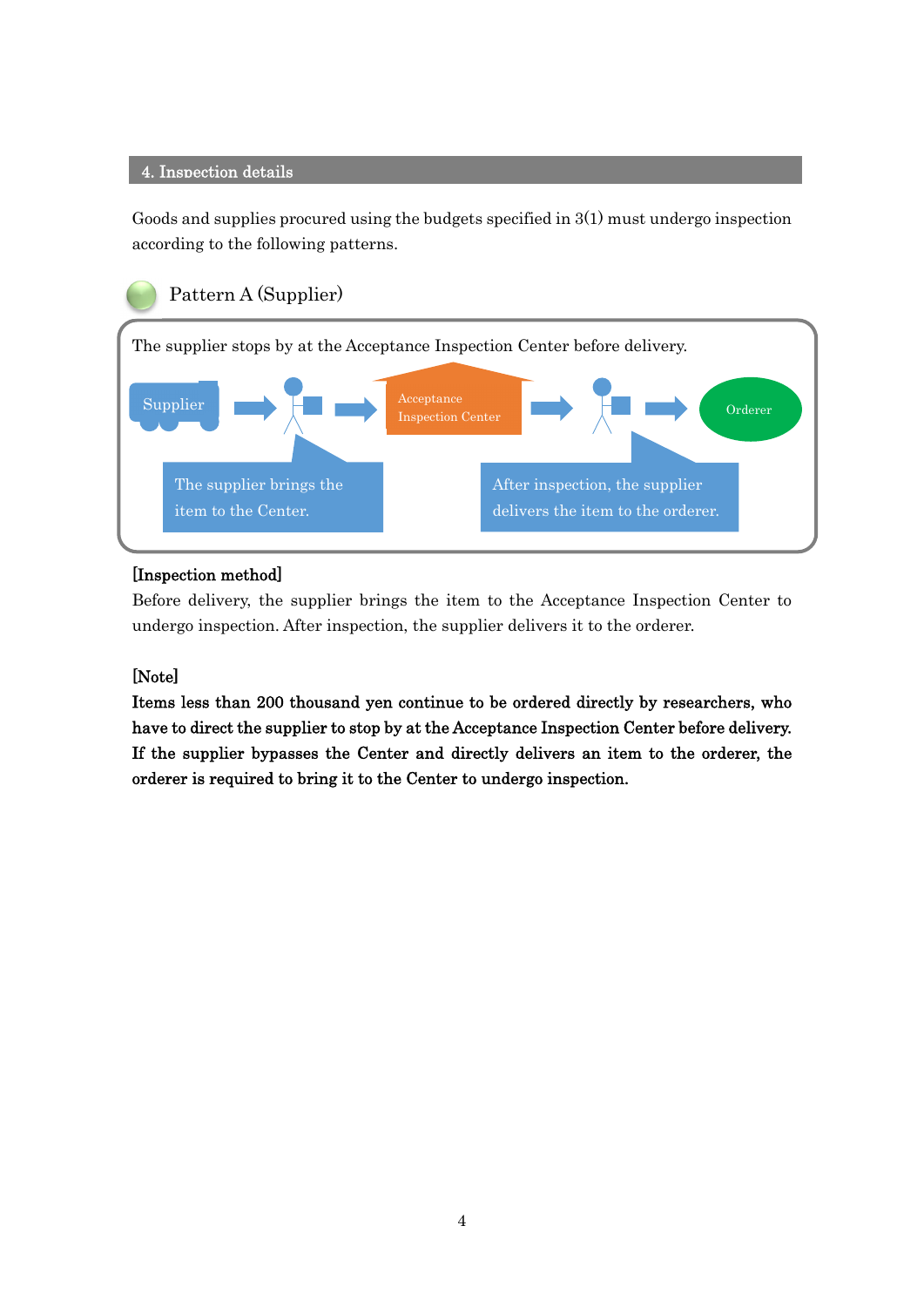# Pattern B (Bringing in)

Includes cases where the orderer purchases an item through the internet and directly receives it from the supplier via courier or buys an item at a store (including the Co-op) and brings it back to the office.



## [Inspection method]

When the orderer directly buys an item at a store or directly receives an item at the office via courier, the orderer brings it to the Acceptance Inspection Center to undergo inspection.

(It is possible to open the outer box of the delivery cardboard to confirm the inclusion of the delivery note.)

## [Note]

In principle, the orderer is required to keep the item unopened and unused when bringing it to the Acceptance Inspection Center.

If you have to use the item before inspection due to urgent circumstances, be sure to take a photo before use and submit it to the Center when you bring in the item.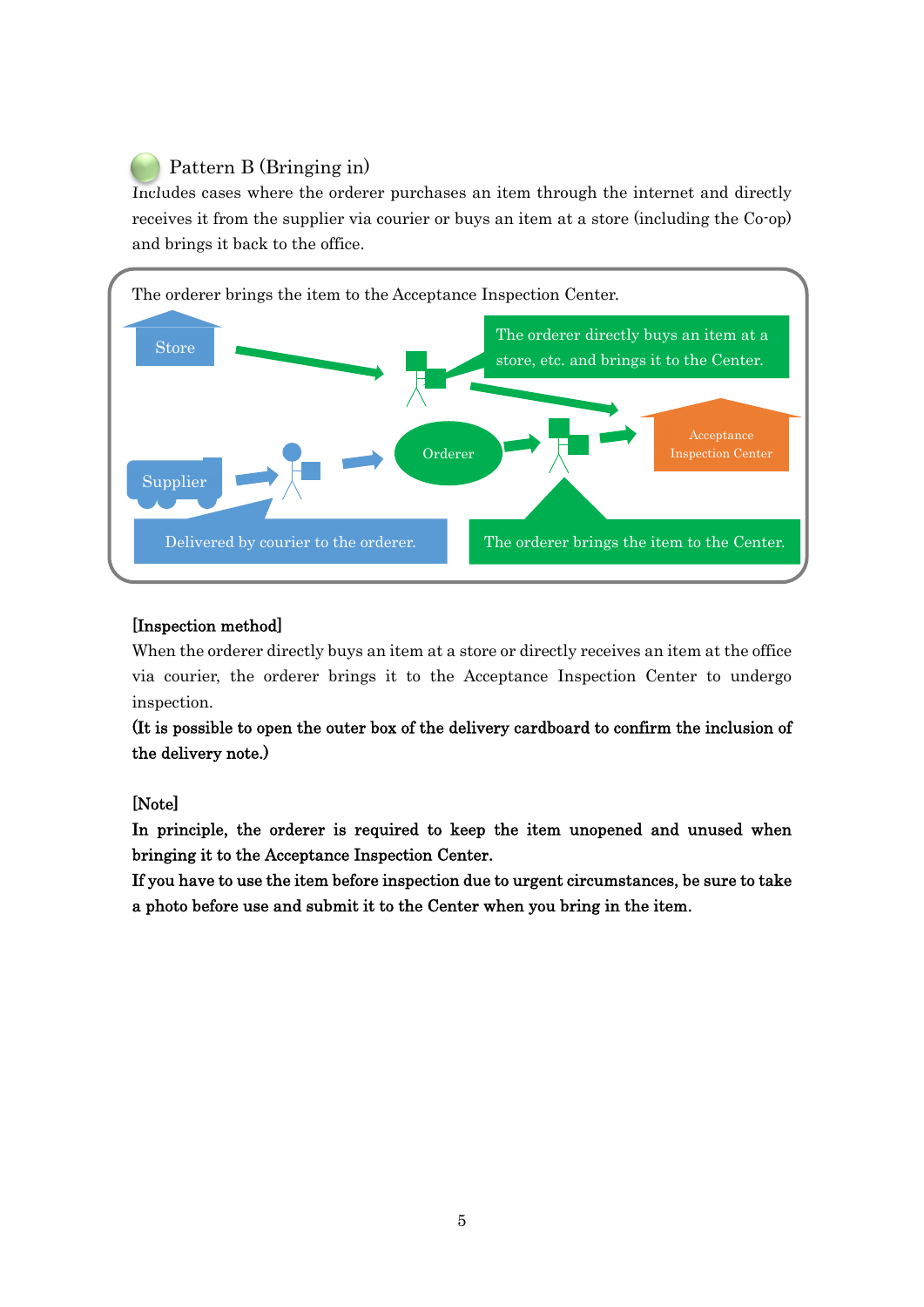# Pattern C (Going over)

Items that are difficult to bring to the Acceptance Inspection Center, such as large equipment and built-in software.



## [Inspection method]

In consultation with the orderer, the Acceptance Inspection Center staff goes over to where the item has been delivered (such as the research facility) and conducts inspection together with the supplier and orderer.

# ※Application deadline of Going-over inspection is 4 p.m. on that day. [Note]

Equipment consisting of components should be inspected after they are assembled to make the equipment operable. When inspecting built-in software, its start-up screen needs to be shown. In the case of built-in parts (such as CPU, motherboard, and graphic card), please bring them to the Center before they are built in the equipment.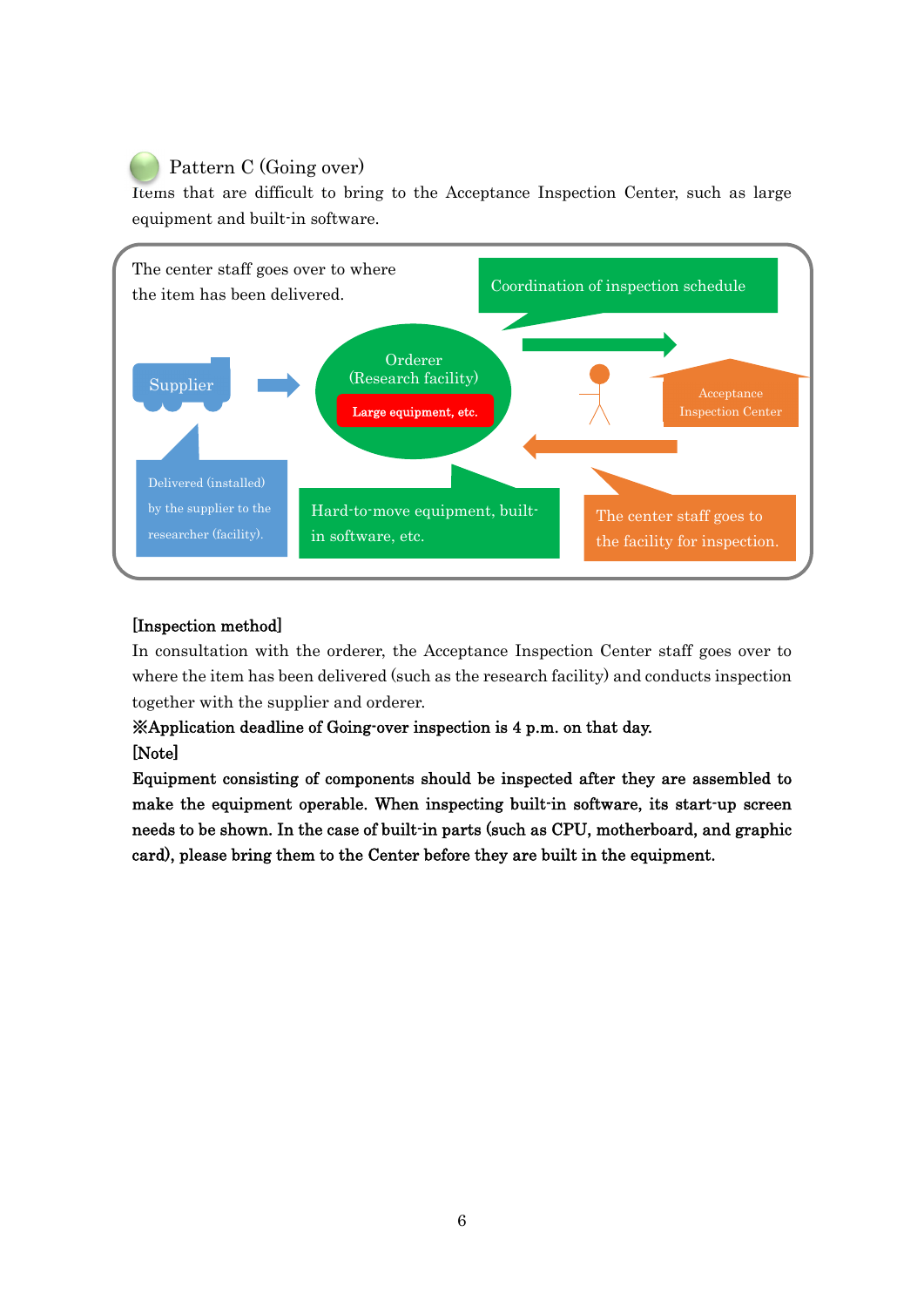# Pattern D (Vehicle)

Items that cannot be unloaded at the Acceptance Inspection Center for inspection, such as gas cylinders and liquid samples.



# [Inspection method]

The item is inspected on the vehicle before it is built into the equipment.

# [Note]

The orderer is required to consult with the supplier in advance about the delivery date (time) of a reagent, etc. Be sure to receive it on that date, not causing the supplier to bring it back. An special label is put on the reagent container to prevent it from being resold after it is brought back. (This system on Toyosu campus will start in 2022)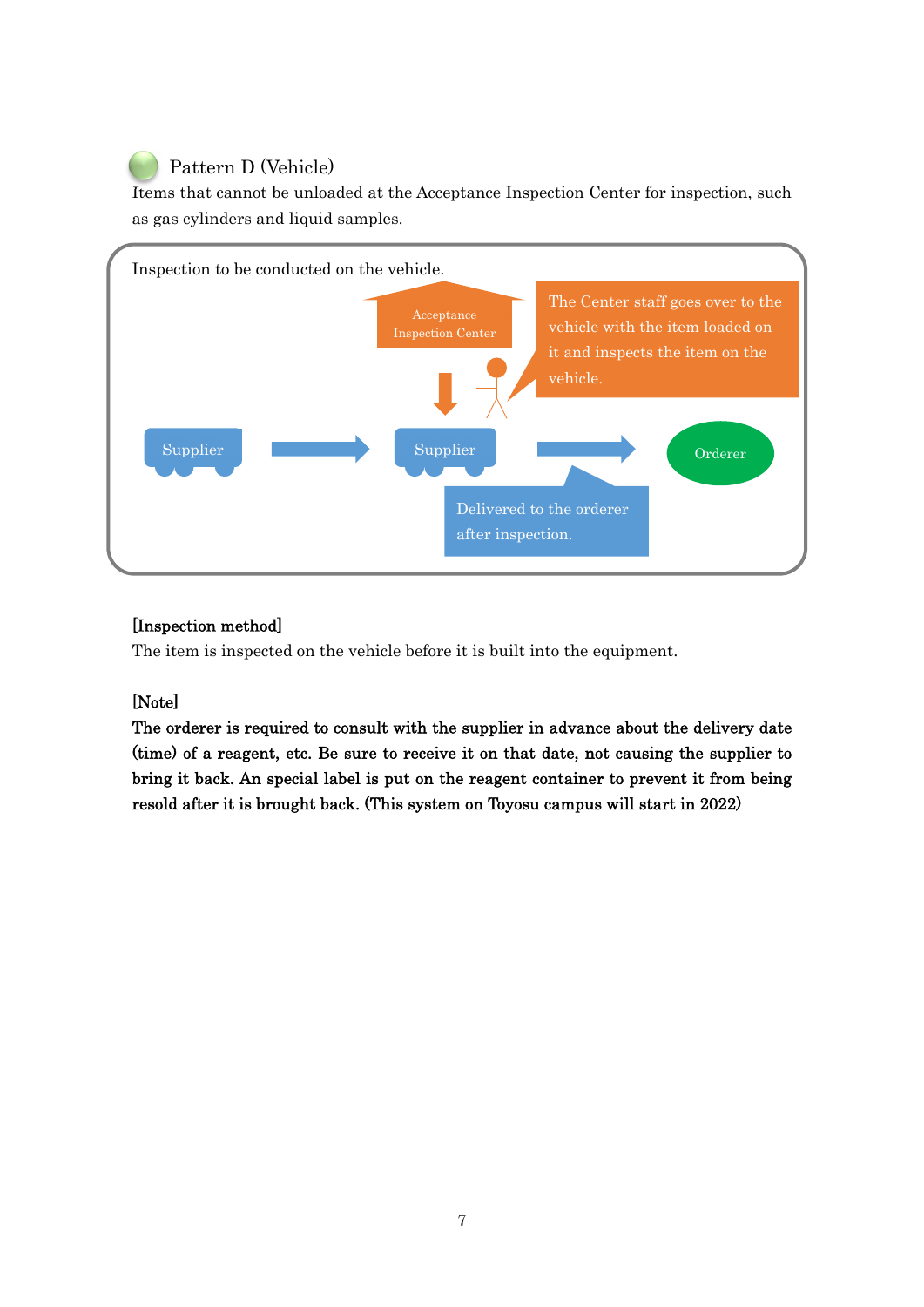

Designated goods that are procured as Consumable Supplies less than 200 thousand yen (e.g. highly negotiable items, which mean items that can easily be exchanged with money).



#### [Inspection method]

A security seals (to prevent reselling) are put on both items and delivery letters after they are inspected. Inspection Center will manage the items until their disposal.

[Designated goods (highly negotiable items)]

In "the Guidelines", MEXT designates the following items as highly negotiable items that should be managed carefully to prevent reselling.

https://www.mext.go.jp/a\_menu/kansa/houkoku/1343904\_21.htm

| <b>Item</b>         | Detail (example)                                                   |
|---------------------|--------------------------------------------------------------------|
| <sub>PC</sub>       | Laptop computer, desktop computer, VR computer, or other           |
|                     | equipment with the functions of recording $\&$ a computer.         |
| Tablet computer     | iPad, digital paper, smart phone, wearable device (e.g. Apple      |
|                     | Watch), other equipment with the functions of recording $\&$ a     |
|                     | computer.                                                          |
| Digital camera      | Compact digital camera, DSLR digital camera, 360-degree camera,    |
|                     | small digital camera, or other equipment that can record a still   |
|                     | image.                                                             |
| Video camera        | Video camera, drone with video camera, or other equipment that can |
|                     | record a movie (moving image).                                     |
| TV                  | TV                                                                 |
|                     |                                                                    |
| Recording equipment | IC recorder, DVD recorder, Blu-ray recorder, or other equipment    |
| (audio/video)       | with the functions of recording (audio/video).                     |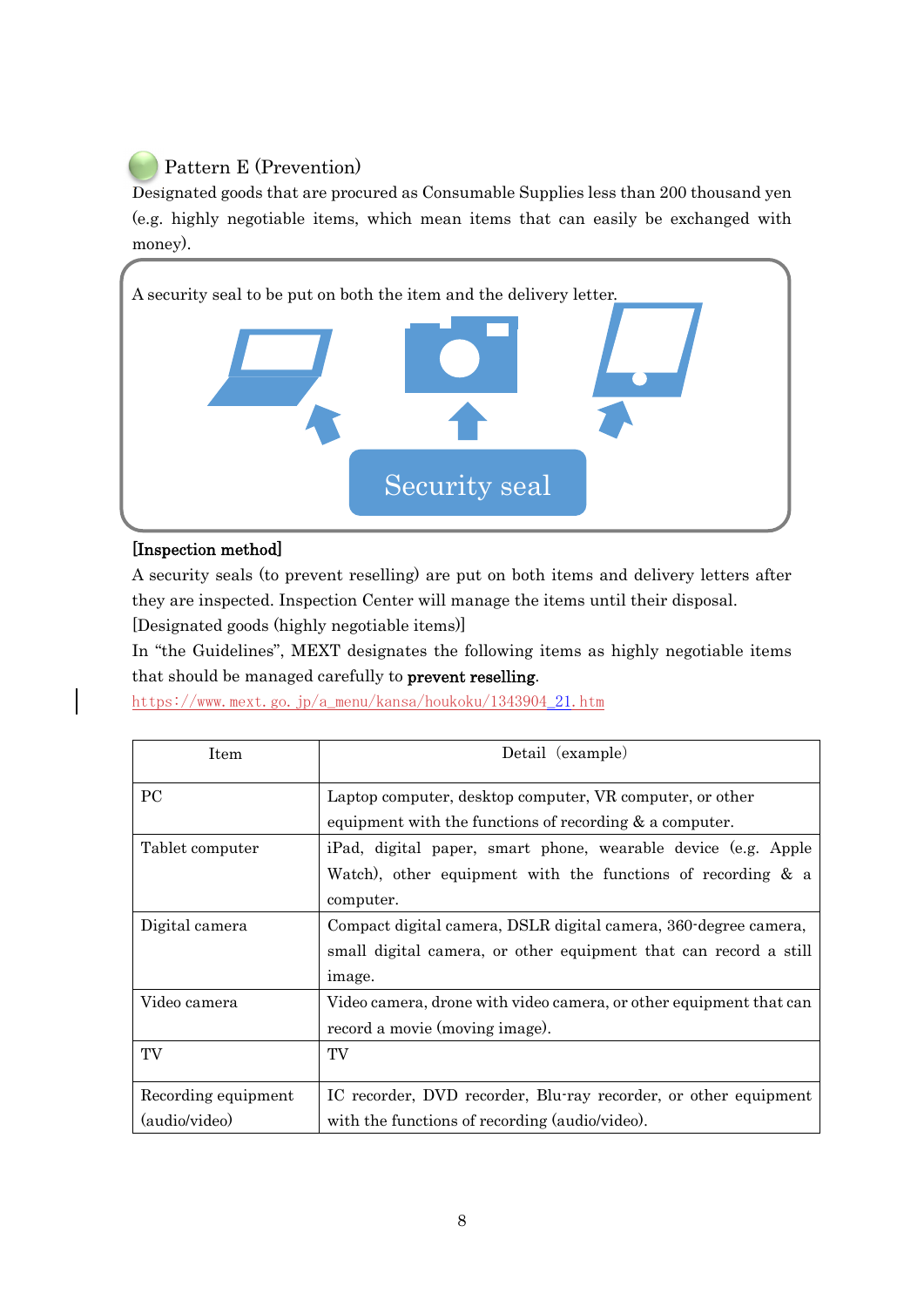# Pattern F (Photo)

Photo-based inspection.

Exceptional emergency response in the case of:

- the orderer procuring an item (consumable) urgently off-campus (e.g. during business trip).
- the orderer being in sudden need of an item at an external research facility.
- the orderer being in need of an item for research purposes outside business hours of the Center.

Please fill in the reason for photo acceptance in the the Statement of Reasons for Exceptional Response.



## [Inspection method]

The orderer is required to visit the Acceptance Inspection Center immediately after he/she is back and to present the item itself with its photo (data) he/she took before using the item, the Statement of Reasons for Exceptional Response, and the receipt.

## [Note]

Before using the item you procured off-campus, be sure to take a pre-use photo of the opened item along with the delivery note and receipt, for checking its name or quantity of them.

And please bring both the goods and the photos if you still have goods.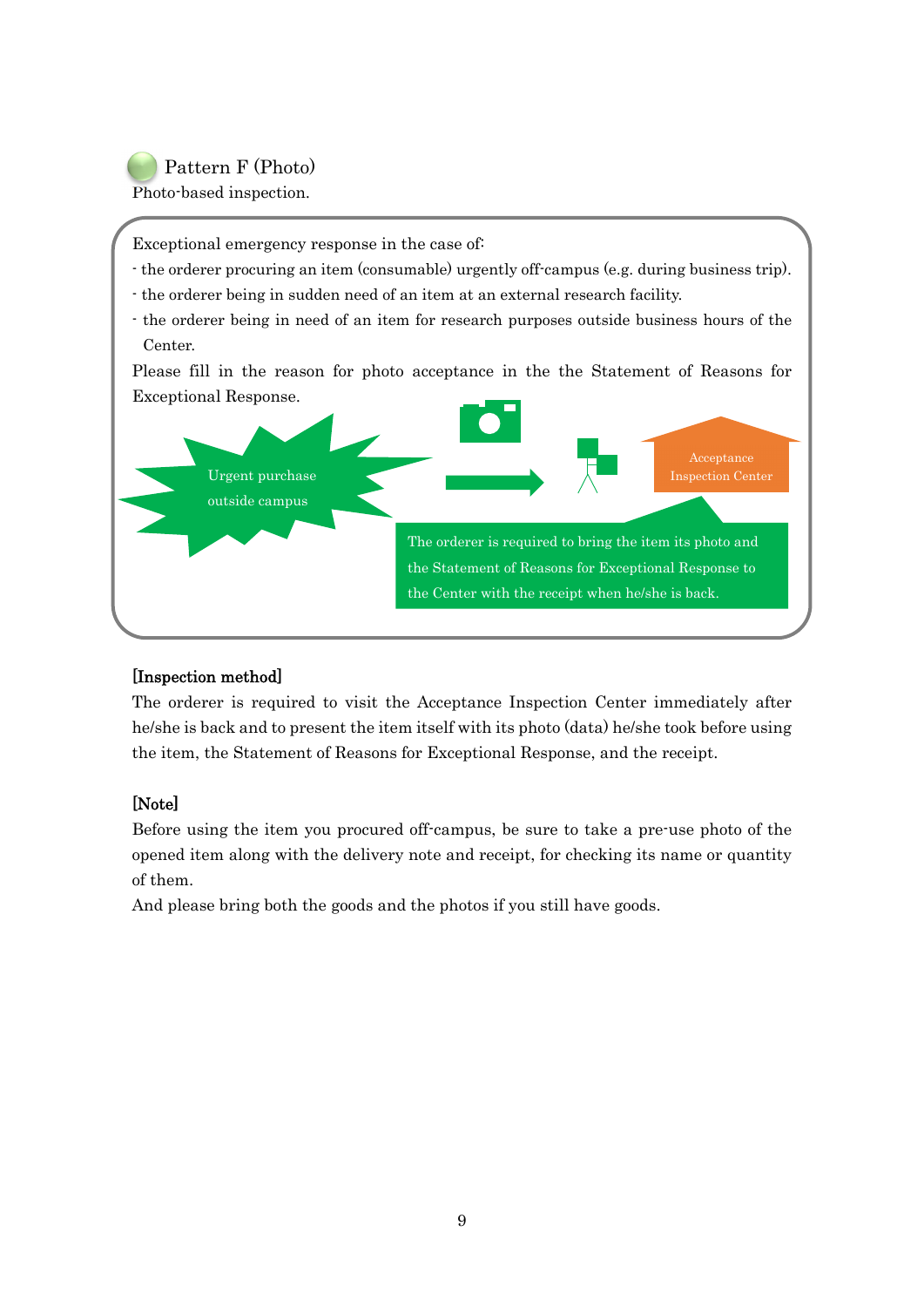# List of inspection necessity

Inspection shall be conducted in a timely and appropriate manner. If you have any question, please contact the Acceptance Inspection Center.

| Item                                                                                                          |                                                       |            | Inspection method (example)                                                                                                                                                                                                                                                                                                                                                                                                                                                   |
|---------------------------------------------------------------------------------------------------------------|-------------------------------------------------------|------------|-------------------------------------------------------------------------------------------------------------------------------------------------------------------------------------------------------------------------------------------------------------------------------------------------------------------------------------------------------------------------------------------------------------------------------------------------------------------------------|
| Chemical                                                                                                      |                                                       | $\circ$    | Put special labels on containers after inspection at the<br>Center. (Excluding those that cause deterioration or danger<br>of chemicals due to opening of the sealing film, or recycling<br>containers that need to be returned, etc.) In absence of the<br>orderer, the item should be brought back because the<br>department office cannot store it.                                                                                                                        |
| Experimental<br>organism                                                                                      |                                                       | $\bigcirc$ | Direct delivery to the research facility on the condition that<br>the orderer is present (prior confirmation with the supplier).<br>After delivery, the Center staff goes over to the facility to<br>inspect the item.                                                                                                                                                                                                                                                        |
| Software (not built-<br>in software)                                                                          |                                                       | $\circ$    | Direct delivery to the research facility on the condition that<br>the orderer is present (prior confirmation with the supplier).<br>After delivery, the Center staff goes over to the facility to<br>inspect the item.                                                                                                                                                                                                                                                        |
| Subscription fee                                                                                              |                                                       | $\circ$    | Inspect the first issue delivered.<br>In the case of advance payment, inspect the application form<br>(with the catalogue attached, if any).                                                                                                                                                                                                                                                                                                                                  |
| Equipment repair                                                                                              |                                                       | $\circ$    | Inspect the repaired item based on the repair report.                                                                                                                                                                                                                                                                                                                                                                                                                         |
| Electric book                                                                                                 |                                                       | $\circ$    | Inspect the software installed on the device (PC, etc.) for<br>confirmation of delivery (download) by going over (Pattern<br>B) or bring in (Pattern C).                                                                                                                                                                                                                                                                                                                      |
| Travel expense<br>(business trip,<br>accommodation)                                                           |                                                       | ×          |                                                                                                                                                                                                                                                                                                                                                                                                                                                                               |
| Labor cost, reward                                                                                            | Document<br>organization,<br>experiment<br>assistance | ×          |                                                                                                                                                                                                                                                                                                                                                                                                                                                                               |
|                                                                                                               | Part-timer<br>employment                              | $\times$   |                                                                                                                                                                                                                                                                                                                                                                                                                                                                               |
|                                                                                                               | Gift, book coupon                                     | $\times$   | Submit a gift list to the accounting department.                                                                                                                                                                                                                                                                                                                                                                                                                              |
| Academic papers /<br>Collection of<br>academic papers<br>Academic meeting<br>materials<br>(proceedings, etc.) |                                                       | Δ          | Inspection necessary<br>When buying a collection of papers alone.<br>Even if a conference fee includes the price of collections<br>of papers, buying more volumes separately than the<br>specified limit is subject to inspection.<br>For electronic treatises whose viewing period is only<br>the academic conference, bring photo of the screen and<br>documents of its payment details.<br>Inspection unnecessary<br>Manuscript submission fee; article processing charge. |

[Inspection necessity]  $\circ$ =Necessary  $\times$ =Unnecessary  $\Delta$ =Partially necessary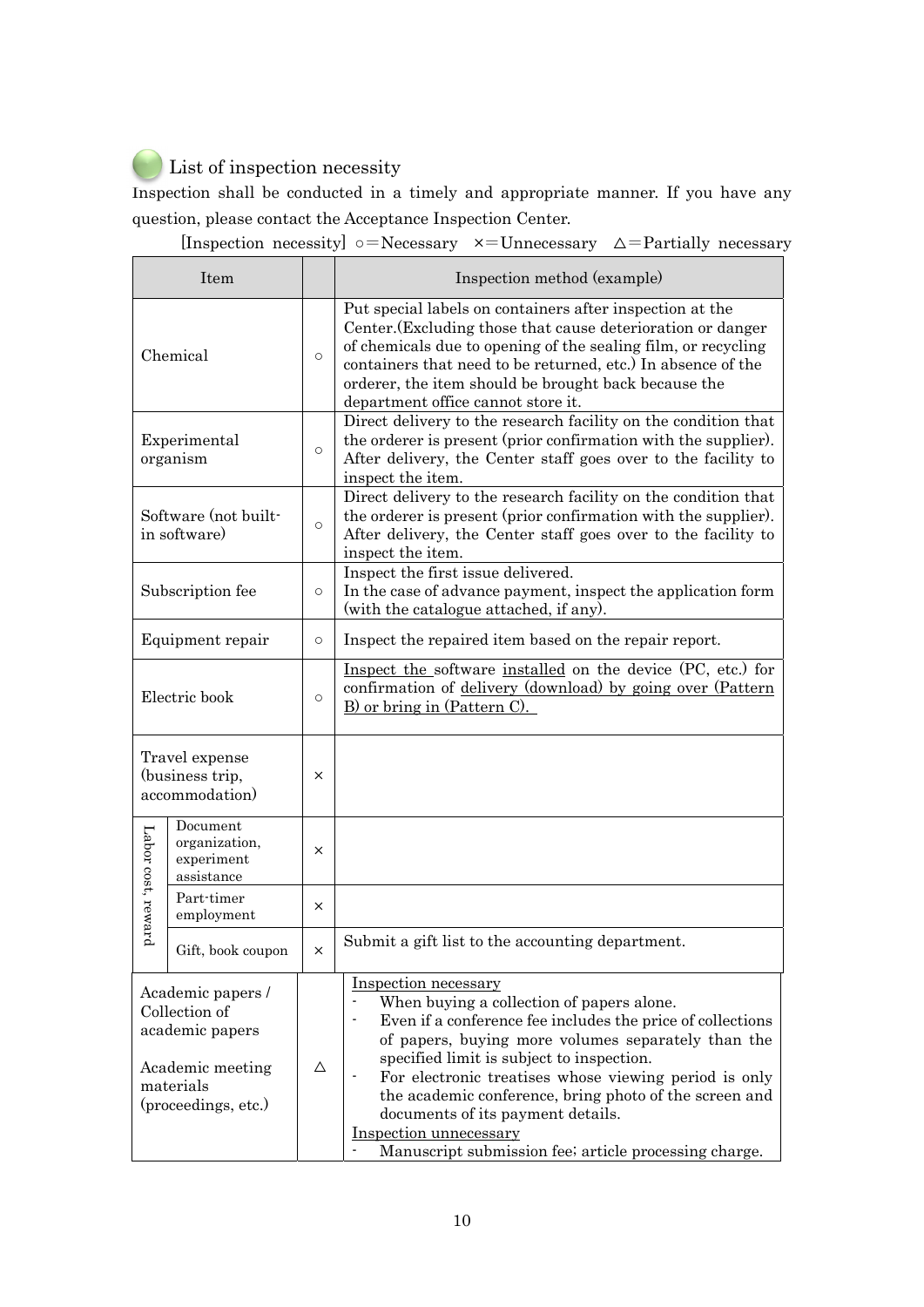|                                                                                     |                                                                         |             | When a conference fee includes the price of collections<br>$\overline{\phantom{a}}$<br>of papers.<br>* If the price of collections of papers is charged separately<br>from the annual membership fee, inspection is necessary.                           |
|-------------------------------------------------------------------------------------|-------------------------------------------------------------------------|-------------|----------------------------------------------------------------------------------------------------------------------------------------------------------------------------------------------------------------------------------------------------------|
| Annual membership<br>fee                                                            |                                                                         | $\times$    | When the price of collection of papers is charged along with<br>the annual membership fee, inspection is necessary if it is<br>not included in the annual membership fee.                                                                                |
|                                                                                     | Book,<br>publication, copy,<br>image<br>development                     | $\circ$     | Inspect the all delivered item.<br>*Please consult with Acceptance Inspection center before<br>distributing,.                                                                                                                                            |
|                                                                                     | Translation,<br>proofreading,<br>audiotyping,<br>correction, etc.       | $\circ$     | Inspect the deliverable. If the printing volume is large,<br>PC screen for acceptance inspection is also OK.                                                                                                                                             |
| Outsourcing                                                                         | Program<br>development,<br>data analysis,<br>website<br>production cost | $\circ$     | Inspect the deliverable. (Includes the website renewal<br>cost.) Bring documents that show the specifications and<br>work instructions.                                                                                                                  |
|                                                                                     | Survey                                                                  | $\circ$     | Inspect the deliverable such as reports and questionnaire<br>results.                                                                                                                                                                                    |
|                                                                                     | Processing cost                                                         | $\circ$     | Inspect the drawing, item,<br>work report,<br><b>Bring</b><br>etc.<br>documents that show the<br>specifications<br>and<br>work<br>instructions.                                                                                                          |
| Stamp, postcard,<br>Letter Pack, SIM<br>card                                        |                                                                         | X           | Inspection<br>for<br>communications<br>unnecessary<br>and<br>transportation costs.                                                                                                                                                                       |
| Rental fee<br>(experimental<br>equipment, etc.)                                     |                                                                         | $\circ$     | For an item that is replaced regularly, confirm the actual<br>one at the time of contract conclusion and renewal.<br>Photo-based inspection for external rental.                                                                                         |
| Meeting-related cost                                                                |                                                                         | X           | Inspection is unnecessary for the venue rental fee and<br>conference food and drink cost.                                                                                                                                                                |
| Maintenance cost                                                                    |                                                                         | Δ           | Software maintenance involving version upgrades does not<br>require acceptance inspection. Equipment maintenance<br>does not require acceptance inspection at the time of<br>payment, but the actual equipment will be checked on an<br>irregular basis. |
| Participation fees<br>for training and<br>seminars<br>Museum entrance<br>fees, etc. |                                                                         | $\times$    | If the participation fee/entrance fee is separate from the<br>cost of materials, etc., the cost of materials must be<br>inspected.                                                                                                                       |
| Equipment usage<br>fees for off-campus<br>facilities                                |                                                                         | $\triangle$ | Acceptance inspection is required when experiments using<br>the equipment result in deliverables.<br>Equipment usage fees for training, etc. do not require<br>acceptance inspection.<br>(No deliverables will be generated.)                            |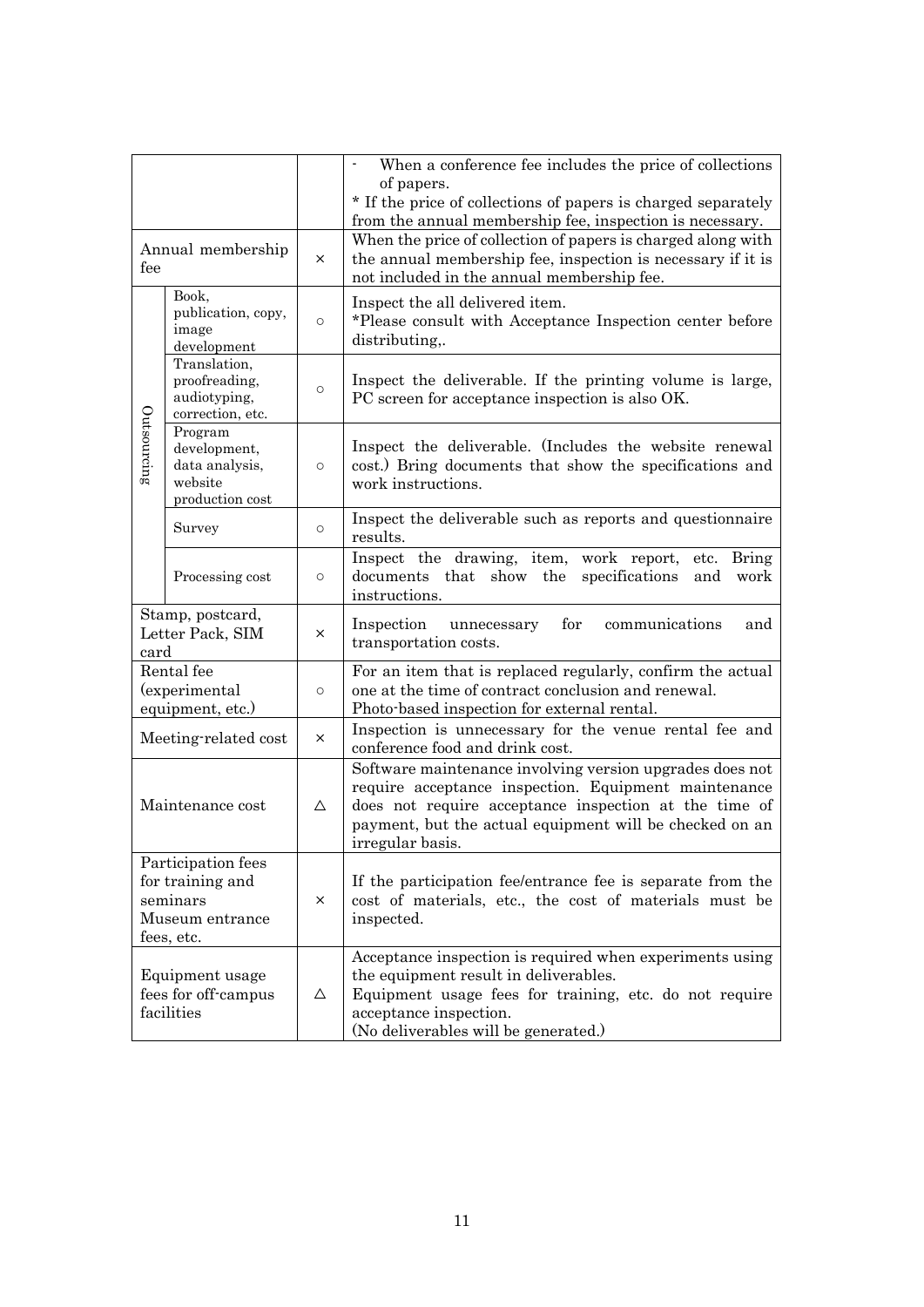#### 5. What is necessary for inspection, and other matters

Other than the item to be inspected, the following documents are necessary for inspection.

If the item is **Consumable Supply** less than 200 thousand yen, the orderer places an order by herself/himself, and the following documents ((2) Necessary documents) will be required for inspection. All the necessary documents and the delivered item should be brought in to the Center.

In principal, if the item is **Equipment /Fixture** costs 200 thousand yen or more, the Asset Management Section places an order and thus there is no necessity for action for inspection by orderer. If the orderer places an order for Equipment /Fixture costs 200 thousand yen or more directly to the supplier due to special circumstances, the orderer herself/himself is required to bring the item to the Center for inspection.

#### (1) Necessary items

- ■All goods procured
- -When you procured more than one, please get all of them to be inspected.
- In the case of software, bring in its package. In the case of downloaded software, bring in the note PC with the software installed.

#### (2) Necessary documents

j

■Less than 200 thousand yen (Consumable supplies)

- Delivery slip or receipt

The name on the necessary documents should be "Shibaura Institute of Technology, Your Name." Your name only or "上様" is not accepted.

※From April 2019, Equipment /Fixture (Asset) that costs 200 thousand yen or more shall be ordered by the Asset Management Section, and be delivered to the Center of each campus.After delivery and inspection at the Center, the Center staff will contact administrative staff in each department who will pick up the inspected item and deliver it to the orderer.

※ When large equipment or precision equipment that is difficult to open at the acceptance inspection center is delivered to the installation site designated by the user, a member of the acceptance inspection center will be present to open the package for acceptance inspection.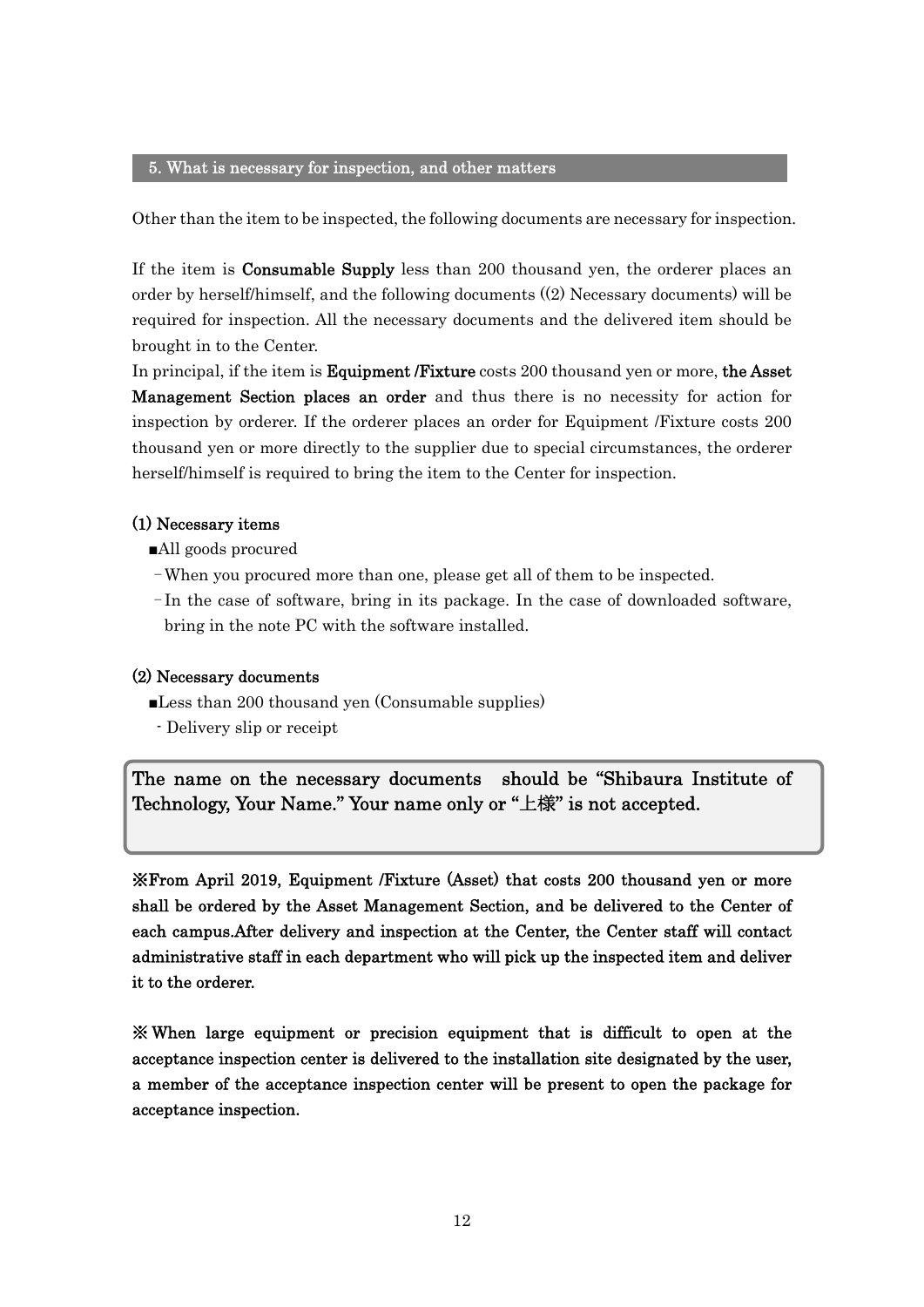#### (3) Location of Acceptance Inspection Center

■Toyosu Campus

Classroom Building 1F (Side of entrance near Control Center) Phone: 03-5859-7300

■Omiya Campus

Building No.5, 1F (Side of entrance near Student Affairs Division) Phone: 048-720-6560

■Shibaura Campus

7F (The same room with Student Affairs Division) Phone: 03-6722-2590

## (4) Business hours

j

Monday to Friday 9:00–17:00

- \* Except for summer/New Year holidays and during the SIT entrance exam period.
- \* Business hours may change during the summer shift period.
- \* The Center staff may leave seat for a short while to inspect large equipment, etc.
- \* Please check opening dates on calendar of the Acceptance Inspection center.

Inspection is conducted on a day (during the contract delivery period) when you receive the item from the supplier. If you can't undergo inspection on that delivery date, you must complete inspection within 5 days from the delivery date.

If the contract delivery deadline is set on a non-working day like Saturday, Sunday or holiday, the next working day is regarded as the contract delivery deadline. This also applies to repair and maintenance services.